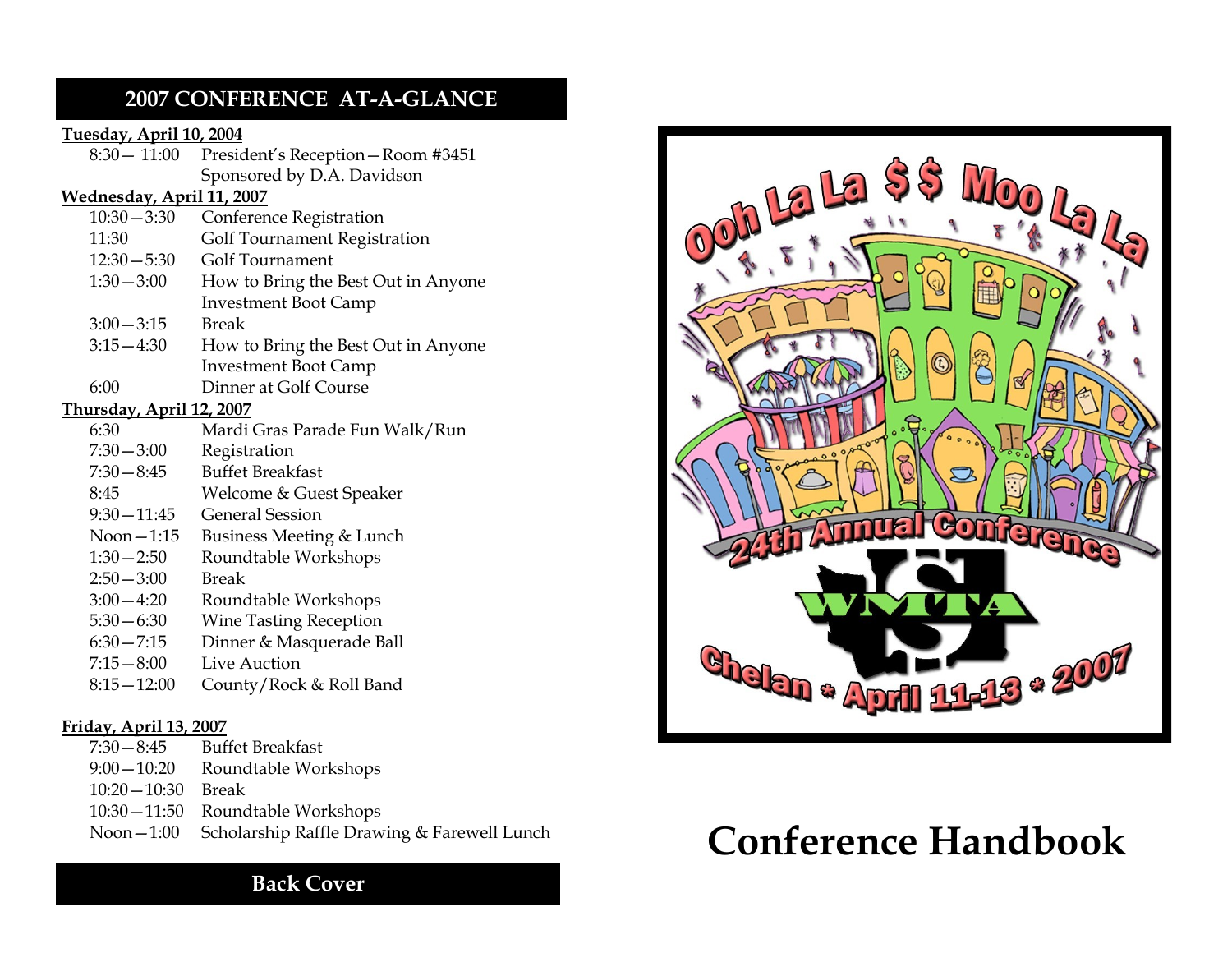*"To promote the profession of the Municipal Treasurers in the State of Washington through education, mutual support, professional recognition, and legislative advocacy."*

*WMTA Mission Statement*

*You can visit the WMTA website at* www. wmta -online.com

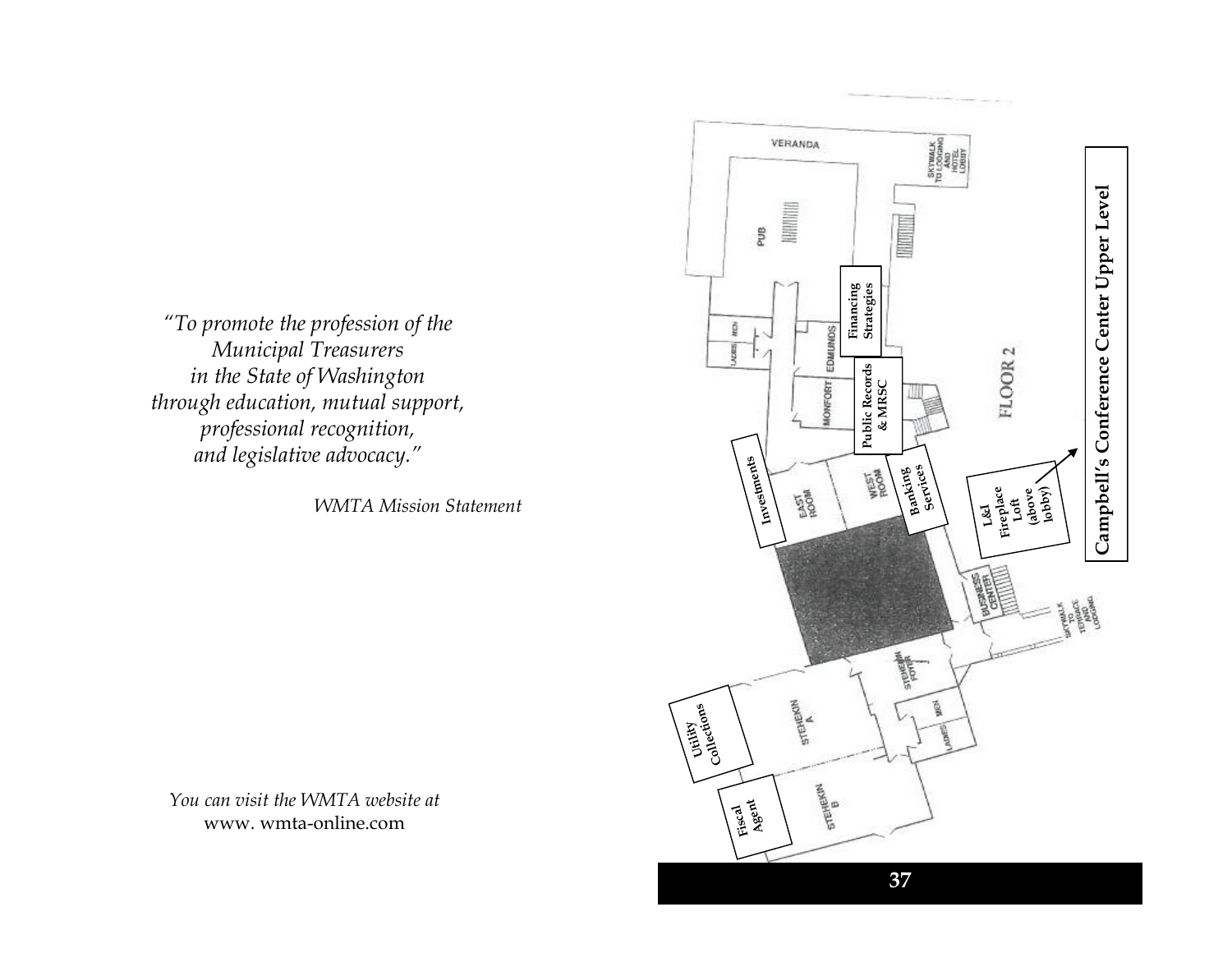## **PRESIDENT'S WELCOME**

It is my pleasure to welcome you to the 24th Annual Conference of the Washington Municipal Treasurers Association. Founded in 1983, the WMTA holds its conference each year at Campbell's Resort on the beautiful shores of Lake Chelan.

The world of treasury and finance can sometimes be viewed as merely black or white. This year's theme, "Ooh La La \$\$ Moo La La, " helps to remind us that amid the billings, investments, reconciliations, budgets, and annual reports, we can still find time to put color and fun into our everyday jobs. The theme, however, also acknowledges the southeast area of our country that was hit so hard by Hurricane Katrina in August 2005. Despite being down and out, just six months after their disaster, the people of New Orleans were still able to pause for a moment and have a little fun. We are fortunate on Thursday morning to have Tom Dickhaus speak to us about how Katrina changed the lives of his family members. Tom's mother lived in New Orleans and he traveled there post -Katrina to assist her recovery efforts.

We all experience minor disasters in our everyday lives. Many of them are unavoidable and not under our control. How we choose to respond to these situations plays a big part in how our organizations resolve the various issues or survive the events. Perhaps we can all learn a lesson from our neighbors down south - don't forget to celebrate and have fun along the way. We hope your time this week is spent in this manner having fun meeting new colleagues, getting reacquainted with old friends, learning new skills, and celebrating your successes.

Besides the fun, there are unique educational opportunities. Cynthia Tobias will provide skills in working with others. Bill Morton, of Second Half Strategies, will speak to us about the Age Avalanche —the changing demographics have important implications for both our personal and professional lives and you won't want to miss what Bill has to say. The conference offers four educational tracks and 12 roundtables. You'll have a chance to network and problem -solve with your counterparts from other entities as you learn about emerging issues and trends.

On behalf of the WMTA Officers, Board, and Conference Chair, I welcome you to Lake Chelan 2007! Bienvenue! If you need any assistance during the conference, please feel free to contact any officer or board member. *Laissez les bon temps roulez! (Let the good times roll!)*

**~**Doug Extine, President -Elect

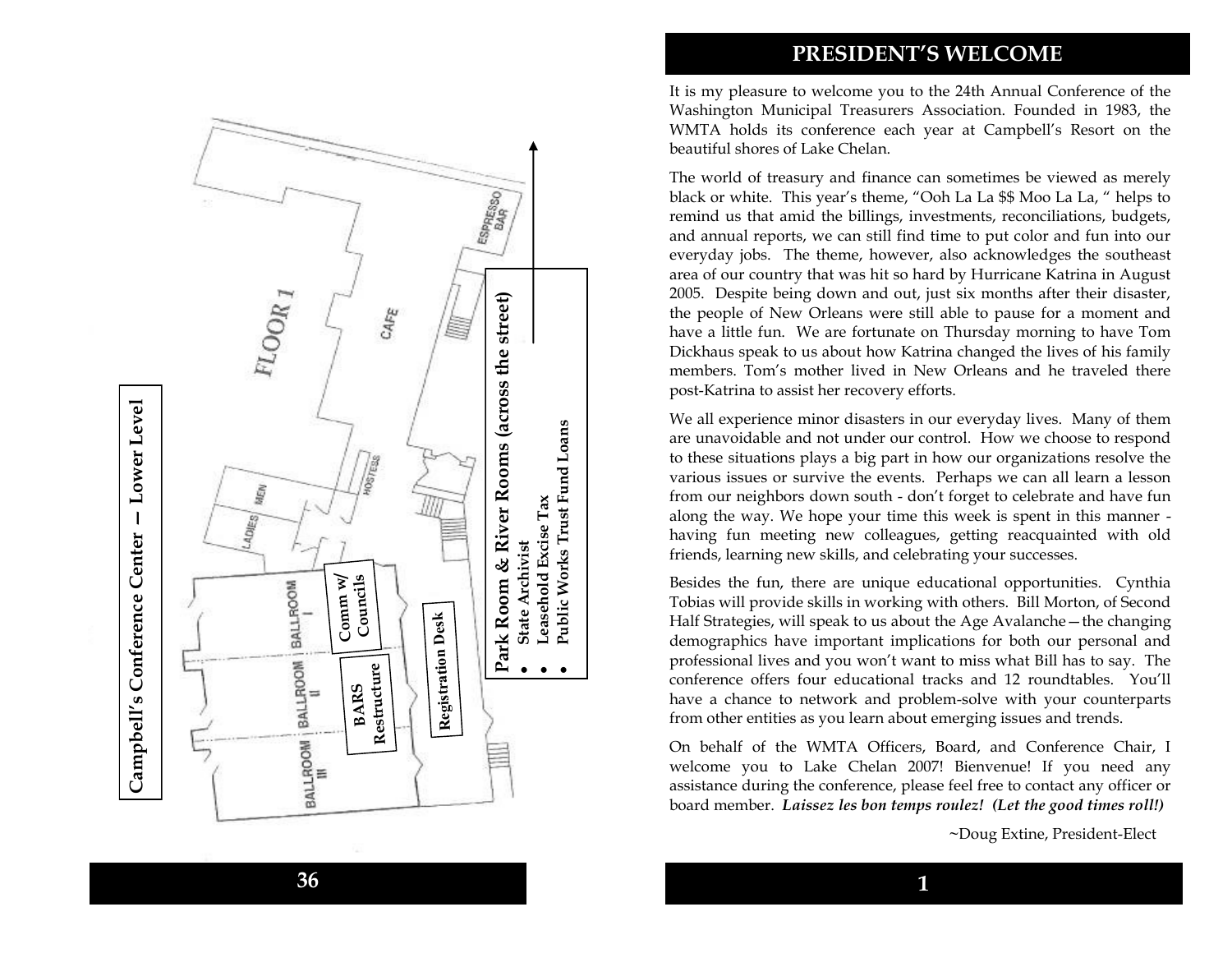## **TABLE OF CONTENTS**

| Financing Strategies with Tax Increment Financing 22      |
|-----------------------------------------------------------|
|                                                           |
|                                                           |
|                                                           |
|                                                           |
|                                                           |
|                                                           |
|                                                           |
|                                                           |
| Public Records Act & What is Municipal Research Service   |
|                                                           |
|                                                           |
| Association of Public Treasurer's (APT) Information 28-29 |
| Past Conference Themes & What is Mardi Gras  30-31        |
|                                                           |
|                                                           |
| WMTA Board Members & Board's Message  34-35               |
|                                                           |
|                                                           |

## **THE BOARD'S MESSAGE**

As we wrap up on the final day of conference, it is our goal that your time here has been well spent. We'd like to ask that you take a moment to consider the following questions about this week?

- *Did you meet new friends?*
- *Did you collect new networking contacts?*
- *Did you obtain new or updated information?*
- *Did you get a chance to relax, have fun, and feel refreshed?*

Hopefully, you can answer yes to one or several of these questions. We're very interested in your feedback. We encourage you to complete your Roundtable and Conference Feedback forms and leave them at the Roundtable sessions or drop them off at the Conference registration table before you leave. Your comments help us to make plans and improvements for next year's conference.

We thank each of you for your attendance and participation this year. Don't forget, the WMTA Board is always looking for enthusiastic individuals to assist with next year's conference. If you are interested in helping out with any of the conference or board committees (conference, registration, sponsors, auction, decorations, program, golf tournament, fun walk/run, membership, education, investment policy, newsletter or legislation), please email any board member. You can find our email addresses on the WMTA website at:

*www.wmta-online.com*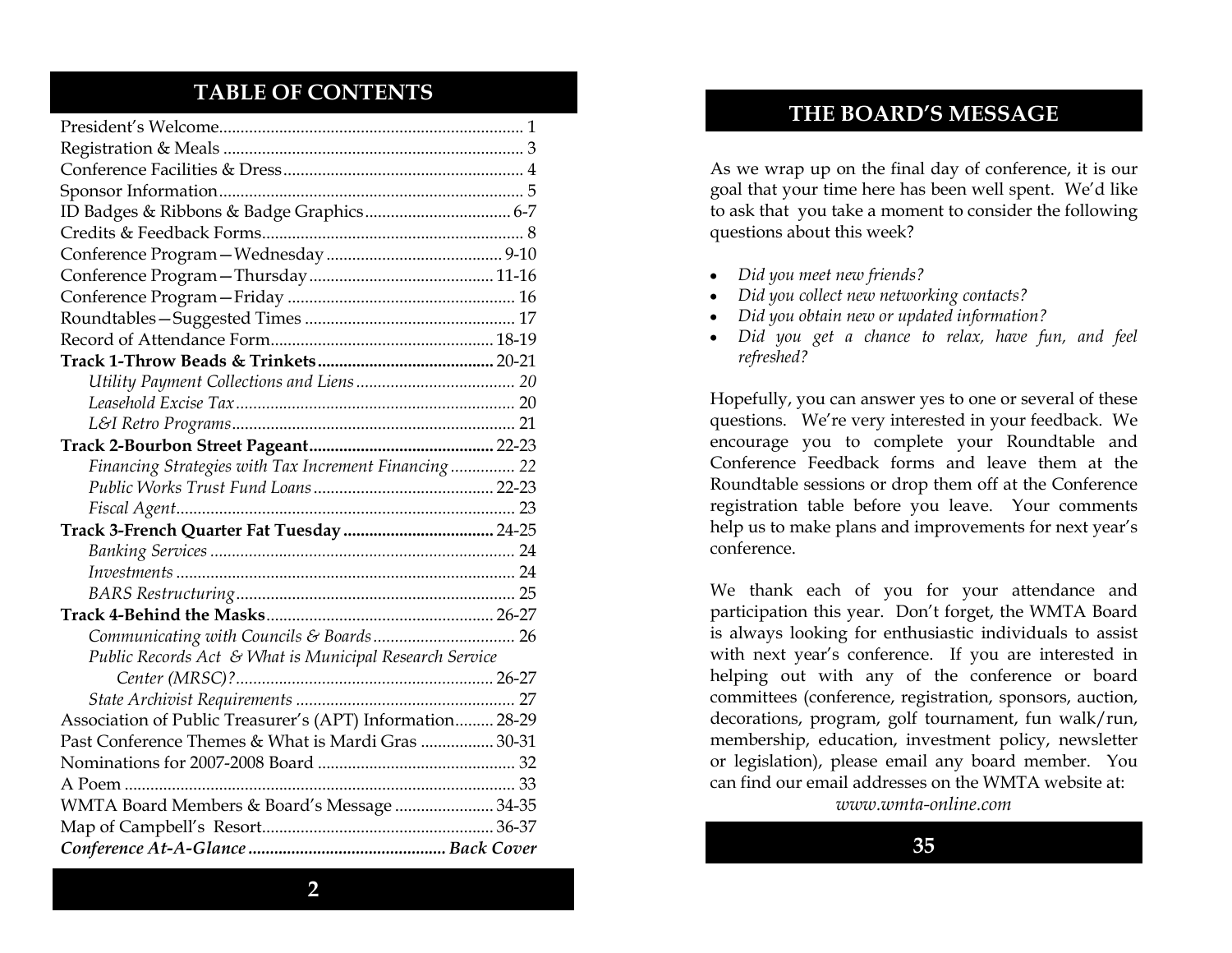## **2006-2007 WMTA BOARD MEMBERS**

| Doug Extine          | St Treasurer's Office                     | President-Elect     |
|----------------------|-------------------------------------------|---------------------|
| Nanci Lien           | City of Poulsbo                           | Secretary           |
| <b>Stacey Sitko</b>  | Liquor Control Board                      | Treasurer           |
| Allan Martin         | <b>St Treasurer's Office</b>              | Imm Past President  |
| Ellen Dolan          | City of Spokane                           | <b>Board Member</b> |
| Paula Florence       | Kitsap County<br><b>Housing Authority</b> | <b>Board Member</b> |
| Arif Kanji**         | <b>Snohomish County</b>                   | <b>Board Member</b> |
| Michael Legarsky     | City of Port<br>Townsend                  | <b>Board Member</b> |
| <b>Vickie Storey</b> | City of Clarkston                         | <b>Board Member</b> |
| <b>Bob Wrigley</b>   | <b>Spokane County</b>                     | <b>Board Member</b> |
| Robbi Stedman        | <b>St Treasurer's Office</b>              | Ex-Officio          |
| Kris Tompkins        | City of Port Orchard                      | APT & US&C Rep      |

#### *\*\*Designates Conference Chair*

## **REGISTRATION & MEALS**

#### **Conference Registration**

The WMTA Conference registration table is located in the foyer of Campbell's Resort Conference Center (next to the restaurant). All conference attendees must register and obtain identification badges for themselves and guests who will be attending conference activities. To receive your conference materials and ID badge, please check in at the registration table.

#### **Meals—"The Cuisine"**

Attendees are asked to wear their ID badges at all conference activities, including meals. Meals provided with conference registration include:

- Wednesday's reception & dinner (golf course)
- Thursday's buffet breakfast
- Thursday's lunch
- Thursday's reception & dinner
- Friday's buffet breakfast
- Friday's lunch

Extra meal tickets are available for purchase at the registration table:

- Golf course dinner \$15
	- Breakfast \$10 each
- Lunch \$13 each
- Thursday dinner \$25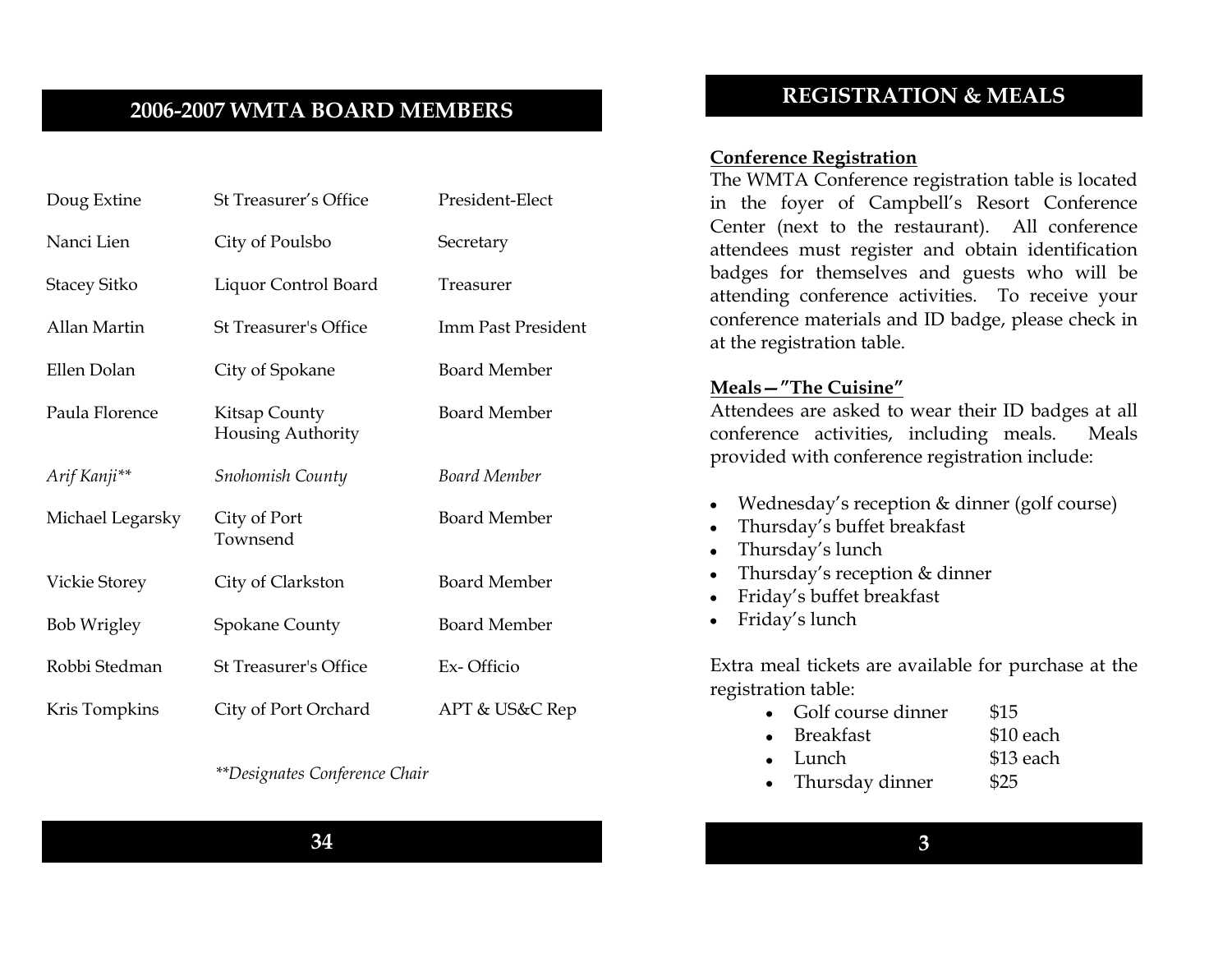## **CONFERENCE FACILITIES & DRESS**

#### **Conference Facilities**

With the exception of the golf tournament and Wednesday evening's reception, all conference activities will be held at Campbell's Resort. For your convenience, a site map is included inside the back page of this booklet.

#### B**usiness Office**

Campbell's Conference Center provides a business center for guests needing a complete and private office, equipped with PC, internet, fax, copier, etc. The Business Center is located on the second floor of the Conference Center (just above the WMTA Conference registration table).

#### **Message & Employment Opportunity Board**

A board will be available near the registration table for posting messages and any employment notices.

#### **Dress**

Casual or business attire is appropriate for all conference activities. In conjunction with our theme, attendees are encouraged to wear their "colors" and beads at anytime during the conference—in particular, at Thursday's wine tasting reception and banquet/masquerade ball. Don't forget your masks and party favors.

 $\sim$  Gabriel  $\sim$ You will grow up to be remembered with a hurricane. You will always remind the ones who remember how the strong ones survived. You will always remind us of the outrage that came from a country long slumbering.

May you always have dry land to dance on. May you always be embraced in this life by those you love. May you grow to shimmy some day to the music of Bourbon Street on a faraway New Orleans night.

~Dan Vera

*This poem was written for a friend's baby who was born around the time Hurricane Katrina devastated New Orleans. Gabriel's mother was born and raised in New Orleans.*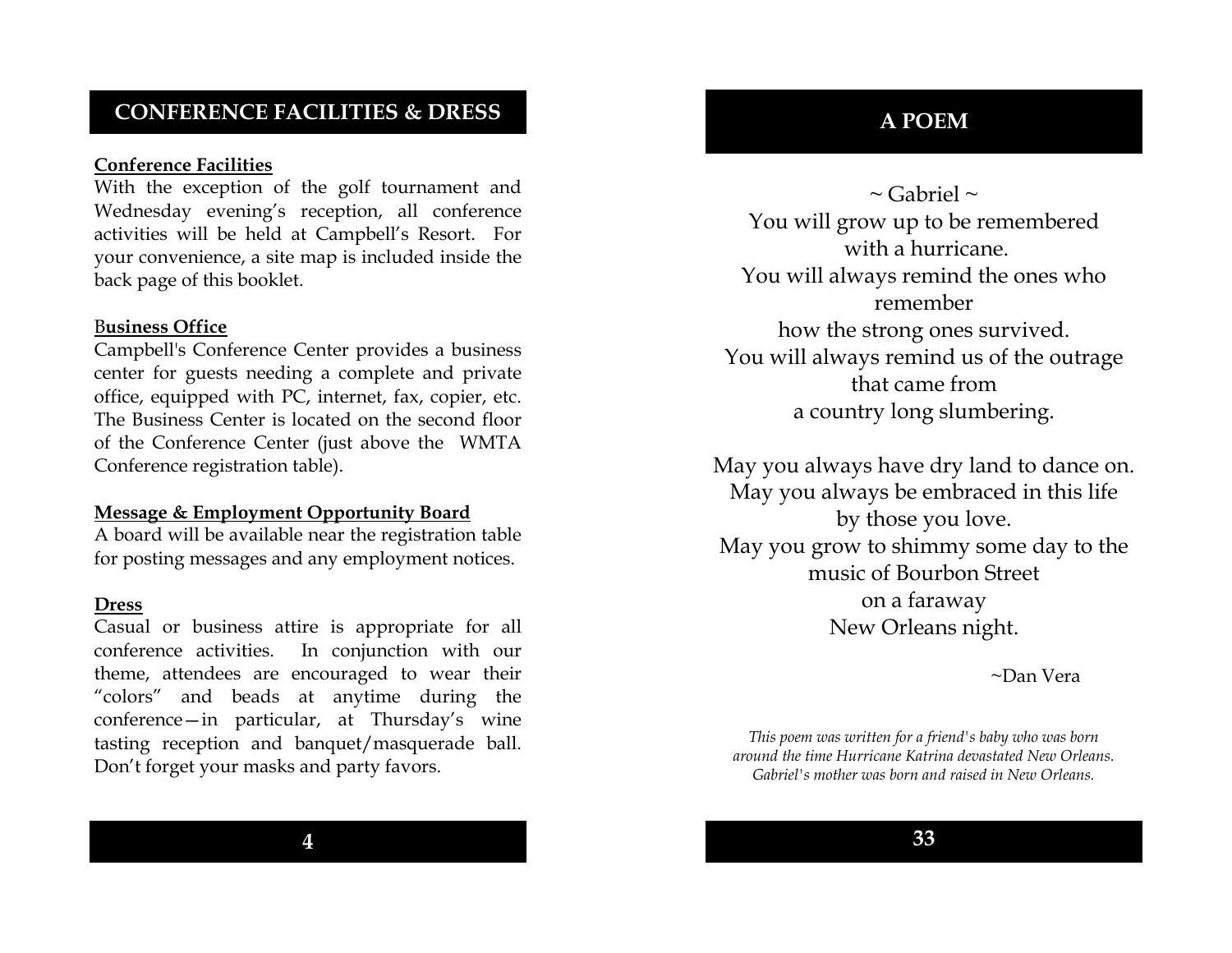## **NOMINATIONS FOR 2007-2008 BOARD**

| Doug Extine          | Office of State Treasurer                   | President                          |
|----------------------|---------------------------------------------|------------------------------------|
| Nanci Lien           | City of Olympia                             | President-Elect                    |
| Michael Legarsky     | City of Port Townsend                       | Secretary                          |
| Vickie Storey        | City of Clarkston                           | Treasurer                          |
| <b>Bob Wrigley</b>   | <b>Spokane County</b><br>Treasurer's Office | Board Member-2009                  |
| Paula Florence       | Kitsap County<br>Housing Authority          | Board Member-2009                  |
| Debbie Booher        | City of Poulsbo                             | Board Member-2009                  |
| Arif Kanji           | Snohomish County                            | Board Member-2008                  |
| Ellen Dolan          | City of Spokane                             | Board Member-2008                  |
| Michael Legarsky     | City of Port Townsend                       | Board Member-2008*                 |
| <b>Vickie Storey</b> | City of Clarkston                           | Board Member-2008*                 |
| Allan Martin         | <b>State Treasurer's Office</b>             | <b>Immediate Past</b><br>President |
| Kris Tompkins        | City of Port Orchard                        | APT & US&C Rep                     |
| Robbi Stedman        |                                             |                                    |
|                      | <b>State Treasurer's Office</b>             | Ex-Officio                         |

\*Upon election to an officer position, these board positions will be vacant.

## **SPONSOR INFORMATION**

#### **Conference Sponsors**

The WMTA Board and the Conference Chair would like to extend a very special *thank you* to *all* the sponsors who have helped to make this 2007 Conference successful. A conference such as this requires significant financial resources. The generosity of the sponsors allows the WMTA to continue to providing quality educational programs at an affordable cost.

Sponsors provide financial assistance for events such as: President's Receptions, meals, breaks, receptions, the Mardi Gras Parade~Fun/Run Walk, tote bags, T-shirts, golf tournament, and much more.

A complete listing of all conference sponsors is included in your registration packet. Throughout the conference, please take a moment to welcome and thank the representatives of these businesses.

Hint: They're the ones with the *GREEN* colored ribbons!

> **Mardi Gras Trivia #1** Mardi Gras is French for "Fat Tuesday"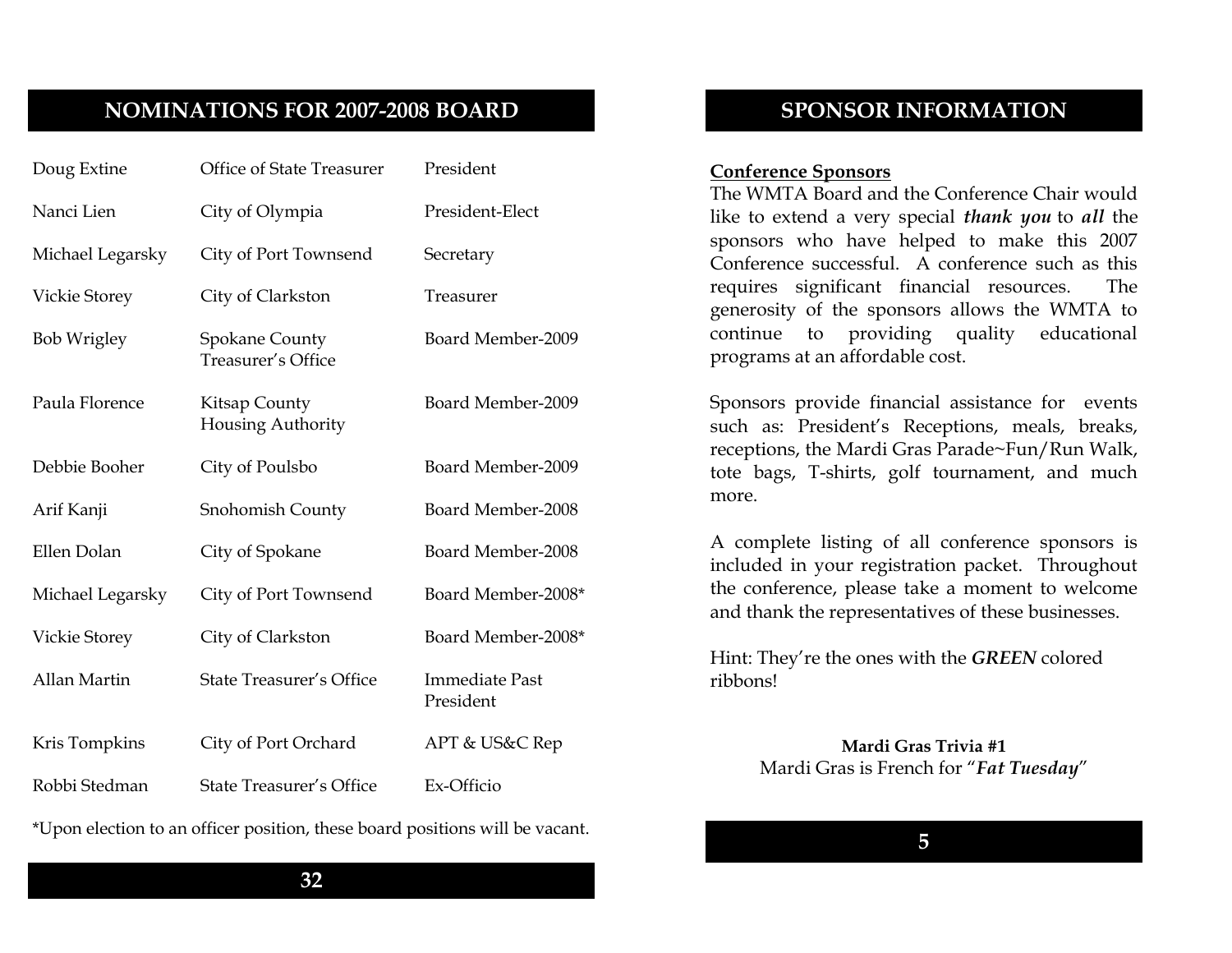## **ID BADGES & RIBBONS**

#### **Identification Badges and Ribbons**

We ask for all conference attendees to wear their ID badges to gain admission to conference activities and meals.

To assist you in recognizing officers, board members, and other conference participants, ribbons have been color coded as follows:

| Dark Green           |
|----------------------|
| Dark Blue            |
| Dark Blue            |
| Light Yellow         |
| Burgundy             |
| Red                  |
| Purple               |
| Turquoise            |
| White                |
| Green                |
| <b>Bright Yellow</b> |
| Black                |
|                      |

#### **Badge Graphics**

And what do those little graphics on our name badges signify, anyway? The graphics indicate the population size of each attendee's jurisdiction. Attendees can look for these graphics at the various Roundtable sessions to help in networking with jurisdictions of similar size. See page 17 for suggested Roundtable times by size of entity. Remember this are only suggested times. You are welcome to attend any Roundtables that work for you.

## **WHAT EXACTLY IS MARDI GRAS?**

"Mardi Gras, pronounced MAHR dee GRAH, is a lively, colorful celebration held on Shrove Tuesday, the day before Lent begins. The date of Mardi Gras depends on the date of Easter. Mardi Gras takes place at the end of a long carnival season that begins on January 6, or Twelfth Night. It is celebrated in many Roman Catholic countries and other communities. Mardi Gras means fat Tuesday in French. The term may have arisen in part from the custom of parading a fat ox through French towns and villages on Shrove Tuesday.

French colonists introduced Mardi Gras into America in the early 1700's. The custom became popular in New Orleans, Louisiana, and spread through several Southern States. Mardi Gras is a legal holiday in Alabama and Florida and in eight parishes (counties) of Louisiana. The New Orleans celebration is the most famous. But Biloxi, Mississippi, and Mobile, Alabama, also celebrate Mardi Gras.

Mardi Gras in New Orleans attracts tourists from around the world. Parades begin the week before Mardi Gras. Societies called krewes organize and pay for the parades and other festivities. During the carnival season, the krewes give balls and parties. They parade in masks and fancy dress. A parade of floats and marching bands climaxes the carnival on Mardi Gras. Riders on the floats throw necklaces, toys, and coins called doubloons to the onlookers. As there is no official Mardi Gras ruling organization, there is no official theme. In the New Orleans area, each parading organization sets its own theme sometimes kept secret until the parade - and non-parading krewes set themes for their balls.

*Source—World Book Encyclopedia*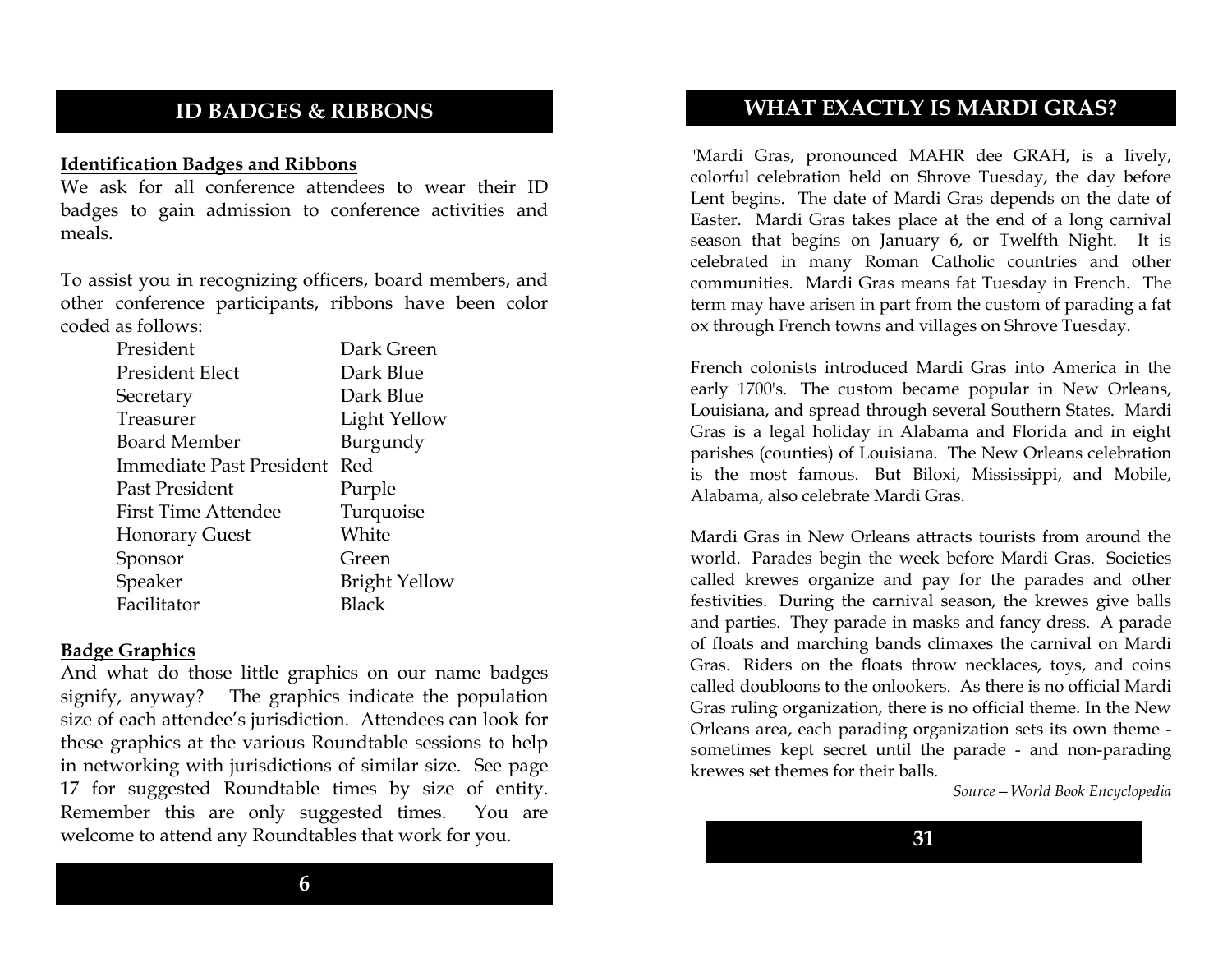| PAST CONFERENCE THEMES |                                                      |                              |
|------------------------|------------------------------------------------------|------------------------------|
| Year                   | <b>Theme</b>                                         | President                    |
| 2006                   | Financial Round-Up                                   | Allan Martin                 |
| 2005                   | <b>Financial Ports of Call</b>                       | Craig Kerr                   |
| 2004                   | Money Makes the World Go'Round                       | Yvonne Ziomkowski            |
| 2003                   | Focus on Finance                                     | Ron Strabbing                |
| 2002                   | All Aboard the Treasurer's Express                   | Paulette Alvarado            |
| 2001                   | Under the Treasury Big Top                           | Monica Haarstad              |
| 2000                   | <b>Tool Time for Treasurers</b>                      | Jim Hendrickson              |
| 1999                   | South of the Border - Viva La Finance                | Ron Hupp                     |
| 1998                   | Financial All Stars (Sports)                         | Rosie Rumsey/<br>Randy Krumm |
| 1997                   | A Financial Safari (Jungle)                          | Connie Leonard               |
| 1996                   | Green Grows the Dollars (Irish)                      | Mike Murphy                  |
| 1995                   | Trekking Toward Tomorrow (Star Trek) Rob Hendrickson |                              |
| 1994                   | A Fist Full of Dollars (Western)                     | <b>Wendy Picinich</b>        |
| 1993                   | Treasure Island (Hawaiian Luau)                      | Dale Sciuchetti              |
| 1992                   | Keeping Afloat in the 90's (Cruise)                  | Kristine Miller              |
| 1991                   | Remember When $(50's & 60's)$                        | Paul Gudgerisson             |
| 1990                   | Visit Treasurer's Country (Western)                  | Ann Berger                   |
| 1989                   |                                                      | Lillian Luark                |
| 1988                   |                                                      | Harry Wong                   |
| 1987                   |                                                      | Betty Nahoopii               |
| 1986                   |                                                      | Paul Kasakabe                |
| 1985                   |                                                      | Lloyd Hara                   |
| 1984                   |                                                      | George Khatian               |
|                        |                                                      |                              |

## **BADGE GRAPHICS**

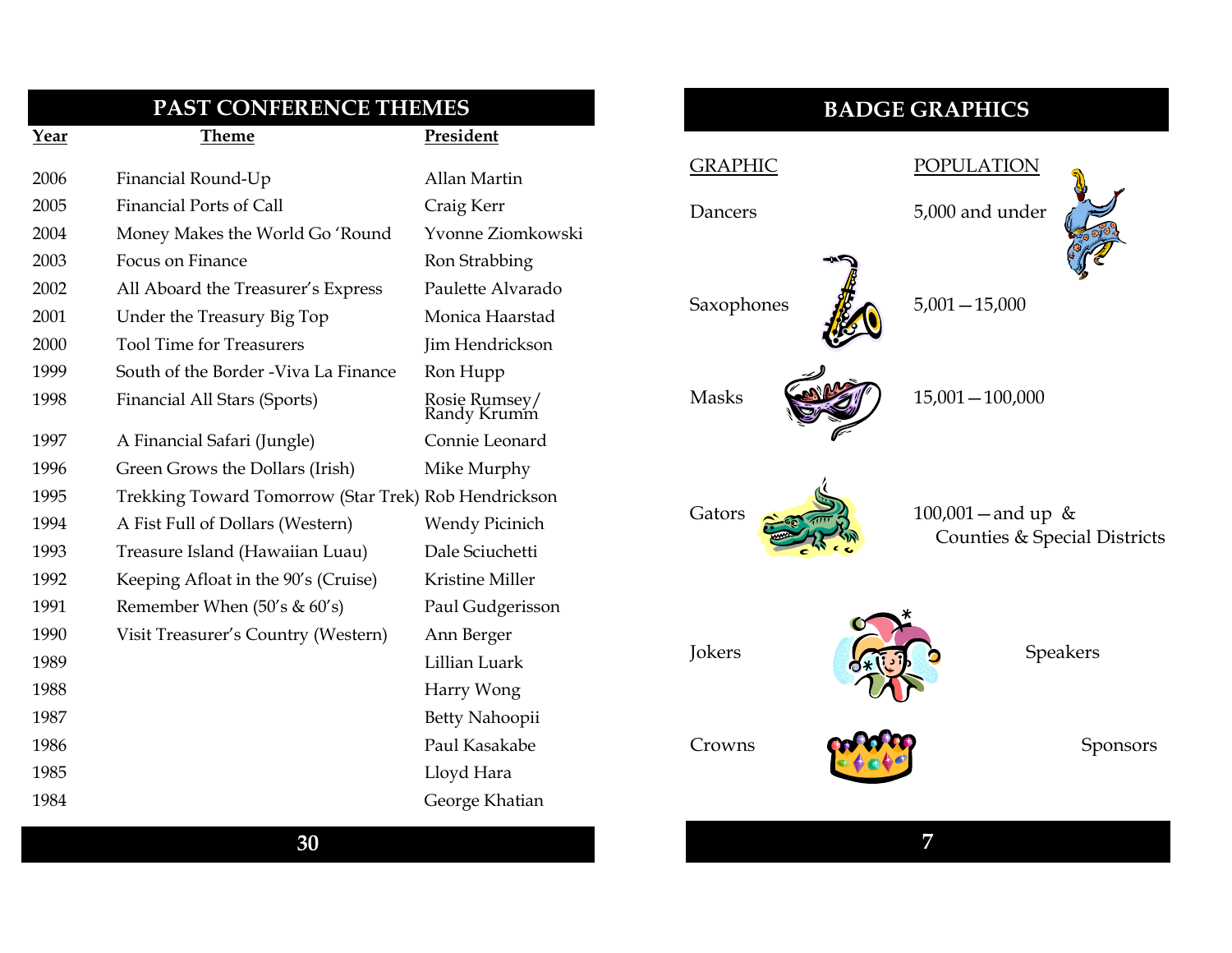## **CREDITS AND FEEDBACK FORMS**

#### **CPE & CPFA Credits**

CPE and CPFA credits for continuing professional standards are available for each of the sessions. Attendees should sign the attendance sheet at each session. The center of this conference handbook includes a "record of attendance" sheet to be completed and retained by attendees to verify attendance. WMTA will provide copies of the signin sheets on-line for CPE credits purposes only. For others certifications, attendees should be sure to retain your handbook "record of attendance."

#### **Feedback**

We need your help. Feedback forms will be available at each session and roundtable. We would sincerely appreciate you taking the time to provide your comments on the various sessions you attend at this year's conference. Your feedback helps us to make improvements for future conferences. Please leave feedback forms at the session or drop them off at the Conference Registration table.

There is also an overall conference feedback form in your registration packet.

> **Mardi Gras Trivia #2** *The first Mardi Gras parade was held in New Orleans on February 24, 1857*

> > **8**

## **ASSOCIATION OF PUBLIC TREASURERS OF THE UNITED STATES & CANADA**

In addition, APT has several certification programs:

**Certified Public Finance Administrator (CPFA)** recognizes public treasury and finance officials who have demonstrated a high level of professional competency through continuing education and professional experience. Successful applicants must have earned sufficient education and experience points and been a member of APT for two consecutive years. Members who already have the CPFA designation are required to maintain the certification every five years. Educational programs are offered at CPFA approved University Programs; APT State Association Conferences, and Annual APT conferences.

**Model Investment Policy Certification** allows public treasury officials to submit their government's investment policies to APT for peer review. The Association's Investment Policy Program provides public investors with guidance and technical assistance in developing a comprehensive written investment policy. APT's model investment policy includes those elements that are essential to a good policy and includes an outline to help develop policies suited to your entity.

**Cash Handling Certification** provides treasury officials the opportunity to submit their government's cash handling program for review and certification. APT's model cash handling manual is an excellent resource that includes training modules, glossary of terms, a cash handling training seminar syllabus, sample cash handling legislation, and an application for the certification program. The Association's cash handling training seminars are open to public treasury officials throughout the year.

**Debt Policy Review & Certification** program provides treasury and financial officials with the Debt Policy Handbook to be used as a guide for preparing their own unique policy. This Handbook provides practitioners with the information necessary for preparing a comprehensive capital financing policy. It includes chapters on: formulating a policy; legal and regulatory requirements; needs assessment and funding alternatives; issuance of obligations; administration of obligations; and using pertinent Internet sites. The Handbook includes instructions and an application to have your policy certified.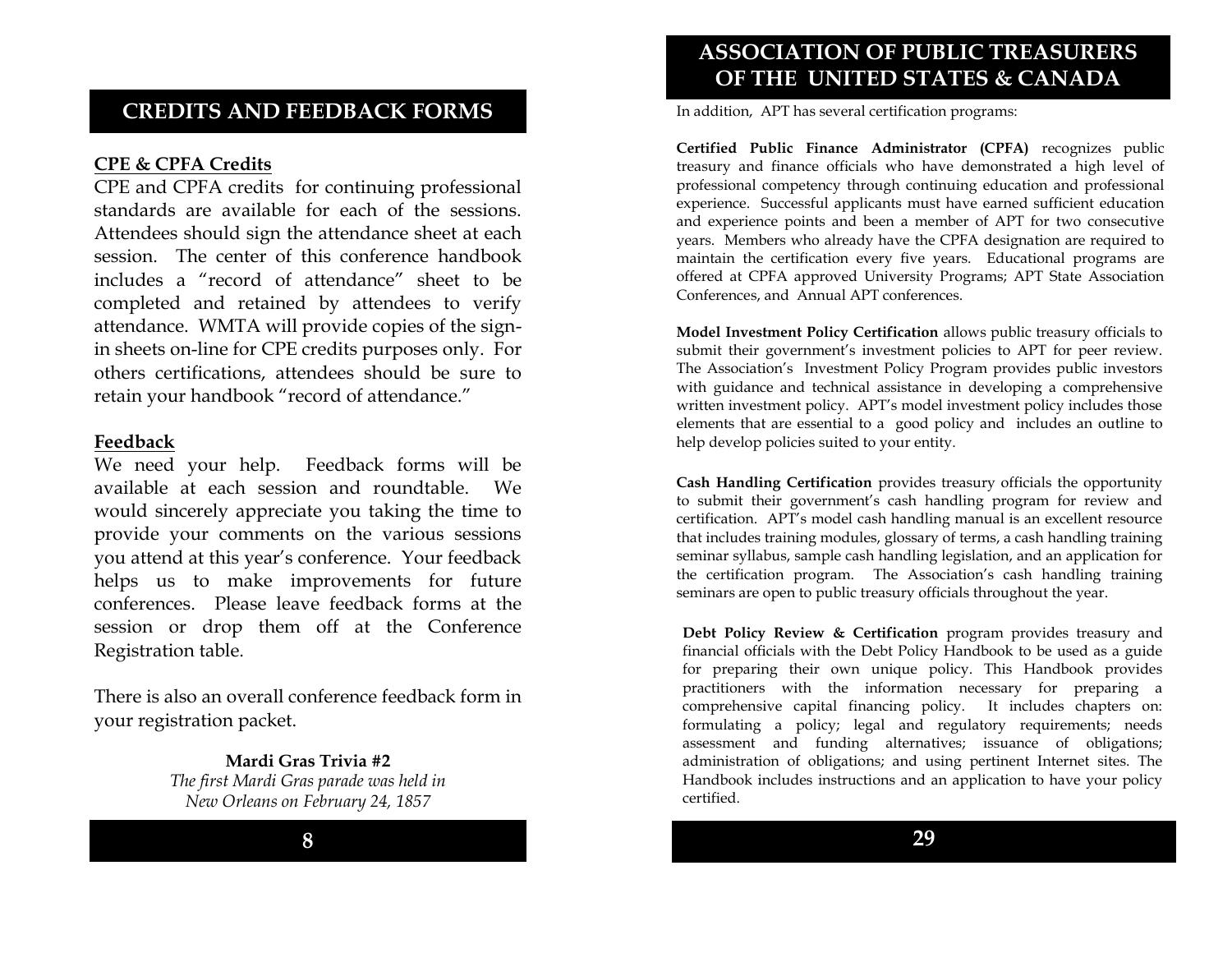## **ASSOCIATION OF PUBLIC TREASURERS OF THE UNITED STATES & CANADA**

The Association of Public Treasurers of the United States and Canada is a non-profit corporation established in 1965 with the express purpose of serving public treasury officials. The Association provides educational seminars and conferences, publications, policy and legislative information, and technical assistance to members.

#### **APT's Key Areas:**

- Cash Management
- Bank Services
- $\bullet$  Investment Policies & Practices
- Debt Management
- Internal Controls
- Technology
- Cash Handling
- Revenue Collections
- Disaster Preparedness

## **Please join us for our 42nd Annual Conference San Diego, California August 11-15, 2007**

For more information about APT US&C and its programs see the Association's website **www.aptusc.org**  or contact APT headquarters at: **Association of Public Treasurers of US & Canada 962 Wayne Avenue, Suite 910 Silver Springs, MD 20910 Phone: (301) 495-5560 Fax: (301) 495-05561 Email: [info@aptusc.org](mailto:info@aptusc.org) www.aptusc.org**

## **CONFERENCE PROGRAM—WEDNESDAY**

## *REGISTRATION DESK OPEN* **10:30am—3:30pm**

## *GOLF TOURNAMENT* **11:30am—5:30pm**

**Location: Lake Chelan Golf Course Sponsors:** Martin Nelson Co., Piper Jaffray, Tim Patrick Photography, Bank of New York, Bank of America, Seattle NW Securities, Union Bank of Cal, and McDonald **Investments** 

So, how do golfers celebrate Mardi Gras? Well, one of the themes of the 2007 Mardi Gras parades was "Cities of the USA," and there was approximately 30 elaborately decorated golf carts! See, even golfers can get into the spirit of the celebration—not like they really need any assistance! Come out and join the fun at the *WMTA Annual Golf Tournament.*

## *"HOW TO BRING OUT THE BEST* 1**:30pm—4:30pm** *IN ALMOST ANYBODY"*

## **Location: Ball Room II & III (Downstairs)**

## **Speaker: Cynthia Ulrich Tobias, Applied Learning Styles**

This fundamental and revolutionary approach to communicating is simply a basic understanding of Learning Styles, natural inborn strengths and preferences "pre-wired" into each person from the very beginning. By learning to identify and appreciate these differences, you and your staff can see a profound difference in the effectiveness of your communication and the quality of your staff teamwork and morale. The session will provide you with some of the most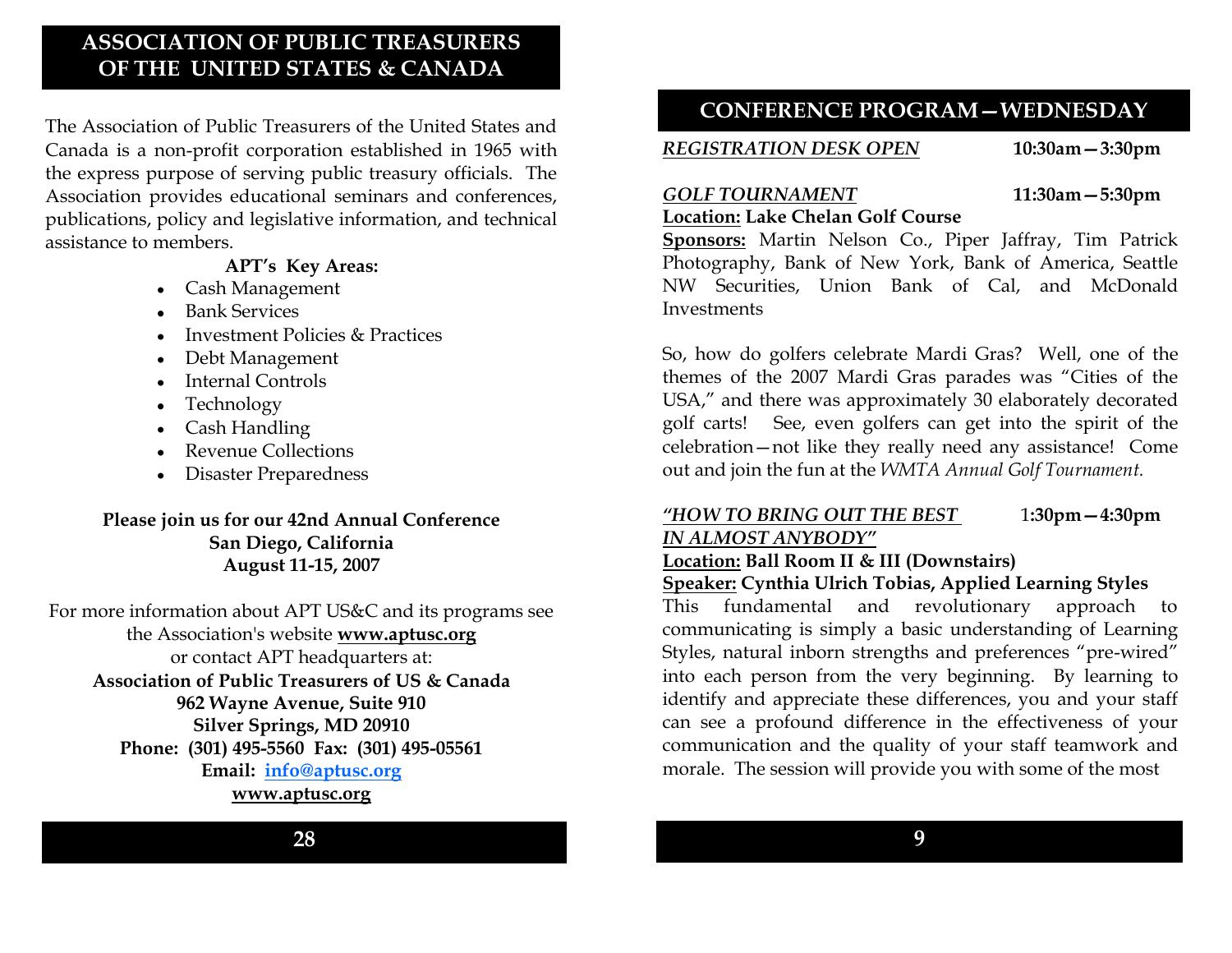## **CONFERENCE PROGRAM—WEDNESDAY**

#### *"BEST IN ALMOST ANYONE" CON'T*

valuable information you will ever need by helping you understand *The Way We Work!*

The presenter, Cynthia Ulrich Tobias is Founder, Manager and CEO of AppLe St. (Applied Learning Styles). She is internationally recognized as a best-selling author popular presenter and featured guest in radio and television appearances. Her successful background includes business ownership, teaching, and law enforcement.

#### *INVESTMENT BOOT CAMP* **1:30pm-4:30pm**

### **Speaker: Jon Highum, USB Financial Services Location: Ballroom I (Downstairs)**

The pre-conference session is designed to provide a comprehensive framework for sound public fund investing. Intended for those with limited investment experience or limited resources, this session can also be a useful "refresher course‖ for experienced public fund investors. Topics include: The market – what the heck are interest rates and what drives them? • A brief look at a typical Investment Policy. ● The products – what can you invest in? ● Basic portfolio structure – simple methods to better meet your objectives ● Wall Street relationships – building and controlling an effective coverage team ● Investment resources available to public bodies

#### *DINNER AT GOLF COURSE 6***:00pm**

**Location: Lake Chelan Golf Course**

On *Wednesday evening*, join us for some good ol' Cajun & Creole (disguised as hamburgers & hot dogs) and a down south good time at the *Lake Chelan Golf Course.* This is a casual affair and a chance to meet new and old friends. Directions are available at the Conference registration table.

## **TRACK 4 - BEHIND THE MASKS**

#### *Public Records Act & What is MRSC? - continued*

Also, a brief description of the role of the Municipal Research and Services Center of Washington (MRSC), will be included with a focus on how that organization can be of assistance to local governments and what information on the MRSC web page would be most helpful to municipal treasurers.

| Thursday-1:30 | Masks      |
|---------------|------------|
| Thursday-3:00 | Gators     |
| Friday-9:00   | Dancers    |
| Friday-10:30  | Saxophones |

#### *State Archivist Requirements*

**Location:** Park Room North (across street)

**Speakers:** Jerry Handfield, State Archivist, Scott Sackett, Assistant Regional Archivist, Office of the Secretary of State

**Description:** The State Records Collections provide a vital account of public government in Washington State, beginning with the establishment of Washington Territory in 1853 and continuing to the present. Included among the collection are the papers of each governor, legislative records, as well as records from state and local agencies. Come learn the how, what, and why's of this service and how it may be able to benefit your entity.

| Gators     |
|------------|
| Dancers    |
| Saxophones |
| Masks      |
|            |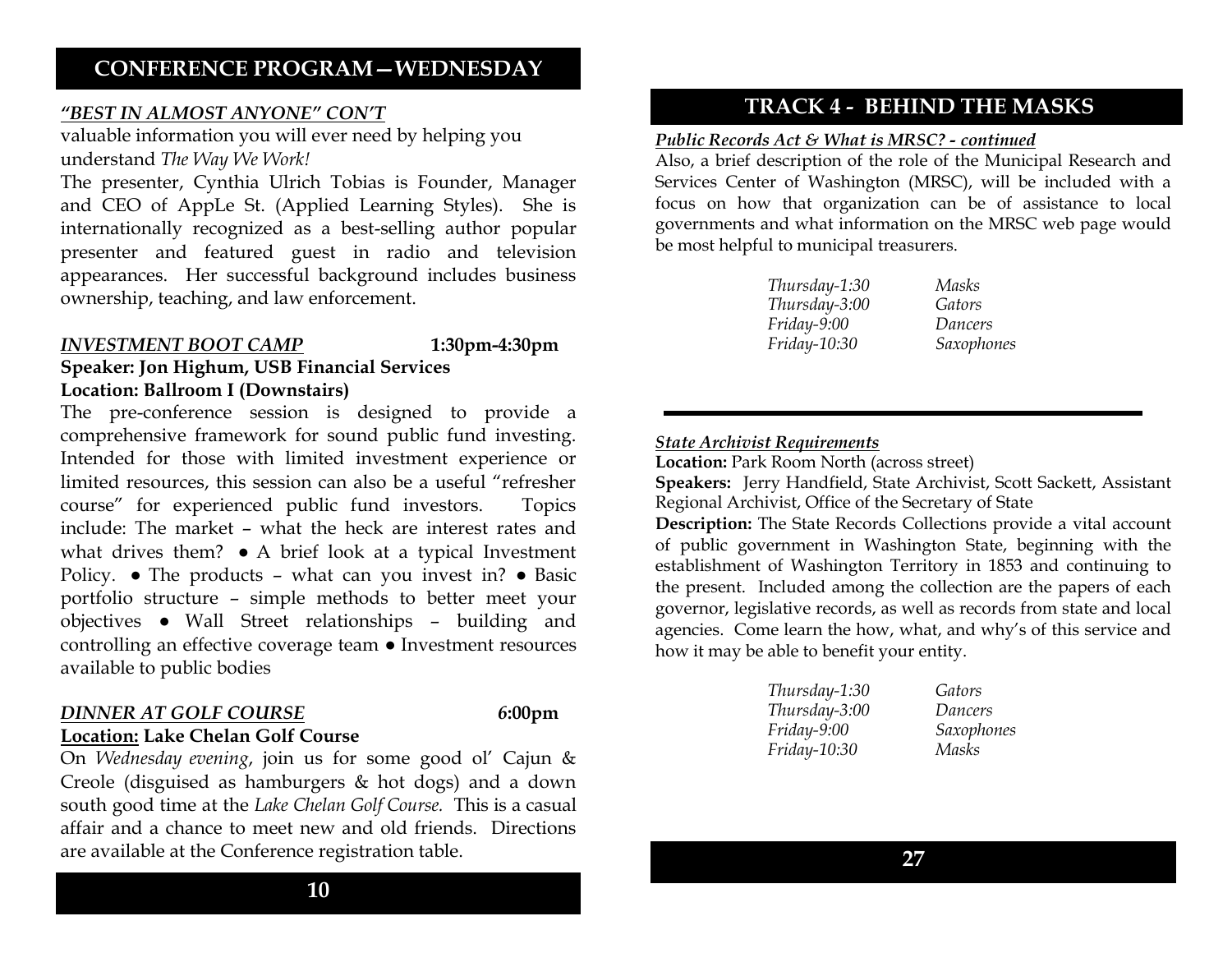## **TRACK 4 - BEHIND THE MASKS**

#### *Communicating with Councils and Board*

**Location:** Ballroom I (lower level)

**Speakers:** Ron Bartels, Municipal Research and Services Center

**Description:** Communication and trust are the two bedrocks of existing in the local government world. And the first (communication) can lead to the last (trust). But the Mayor's mad at you, and one of the Council members won't speak to you. One of the department heads can't figure out why he/she doesn't seem to have enough money to operate with, and thinks it's your fault. What's to be done? We'll talk about how and what *to do*, and how and what *not to* do. We'll also share what all of us have found worked, and also things to avoid (or things we don't want to talk about). There will be a handout.

| Thursday-1:30 | Saxophones |
|---------------|------------|
| Thursday-3:00 | Masks      |
| $Friday-9:00$ | Gators     |
| Friday-10:30  | Dancers    |

*Public Records Act & What is Municipal Research and Services Center (MRSC)?*

**Location:** Monfort (upper level) **Speaker:** Pat Mason, MRSC

**Description:** The roundtable will primarily be an overview of the requirements and rules surrounding the disclosure of public records. It will cover the procedures that are required for compliance with the law. It will also cover electronic records, including e-mail, as part of the public records law. The primary exemptions from disclosure will be reviewed. The discussion will highlight "best practices" recommendations from the newly adopted Model Rules for Public Records.

## **CONFERENCE PROGRAM—THURSDAY**

#### *MARDI GRAS PARADE-FUN WALK/RUN* **6:30am Check in at the River Room (across street)**

On *Thursday morning*, pull on your beads and comfortable shoes and march on over to the River Room to join your fellow conference attendees for the *Mardi Gras Fun Walk/Run*. This is a "no competition" event, but those wanting to bring their floats, may be eligible for an extra prize or two. The event starts at 6:30am. We hope you will feel refreshed after strutting your stuff around the beautiful Chelan River on the "River Walk." Thanks to our sponsor, Wells Fargo, for providing T-shirts for those finishing!

| <b>REGISTRATION DESK OPEN</b>                                                    | 7:30am-3:00pm |
|----------------------------------------------------------------------------------|---------------|
| <b>BUFFET BREAKFAST</b>                                                          | 7:30am-8:45am |
| <b>Location:</b> Main Ballroom                                                   |               |
| <b>Sponsor:</b> Bank of America                                                  |               |
| <b>WELCOME &amp; GUEST SPEAKER</b>                                               | 8:45am        |
| $\mathbf{I}$ and $\mathbf{I}$ and $\mathbf{M}$ and $\mathbf{D}$ all $\mathbf{L}$ |               |

**Location: Main Ballroom Presentation of Colors:** Boy Scout Cub Pack #34 **Doug Extine,** WMTA President-Elect

**Guest Speaker:** Tom Dickhaus— After the Hurricane and Lessons Learned—Tom's mother lived in a 100-year old house in New Orleans. After Katrina hit, Tom went to New Orleans to assist his mother in the recovery efforts. The hurricane permanently changed the lives of his family members. Tom will relate to us his first-hand experience complete with pictures, as well as lessons learned about being prepared for potential disasters.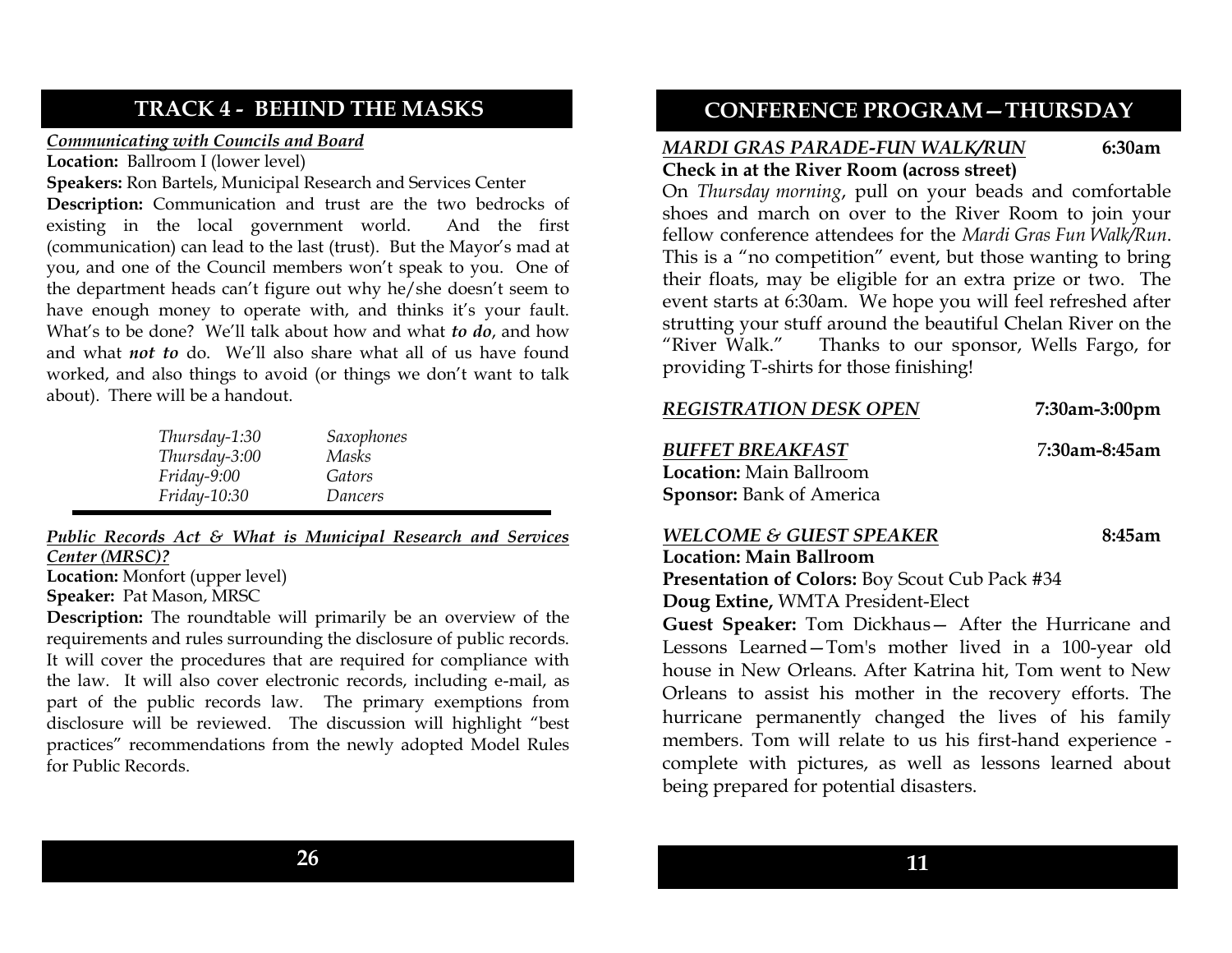## **CONFERENCE PROGRAM—THURSDAY**

#### *GENERAL SESSION* **10:00am-11:45am**

- **"The Age Avalanche" Location:** Main Ballroom
- **Speaker:** Bill Morton

Bill worked in corporate business for over 25 years. He has been in the consulting business for years, where he is the president of Second Half Strategies, LLC, a consulting firm he founded that assists organizations and associations in addressing the opportunities presented by the coming Age Avalanche. Bill describes himself as "a futurist with a special focus on the aging demographic.‖ Did you know a girl born in the year 2000 in Western Europe, the US, Canada, Japan, Australia. or New Zealand has a 50-50 chance of seeing the 22nd Century-of living  $100$  years?" The world is undergoing a historic longevity revolution and shift in demographics that many historians predict will have impacts as large as the Agricultural and Industrial Revolutions on human activity. Every citizen, every person, and every public sector worker needs to fully understand the implications of this Age Wave. Aging will never be the same. When a society has more people over 80 than under 20, what are the implications? For schools? For police and fire? For parks and recreation? For tax revenues? For hospitals and healthcare systems?

In 2008, the US labor force will begin a 25-year constriction. In that period, some 70 million workers will leave the workforce to be replaced by only 40 million. Ask yourself - How will necessary work get done? What are the best practices by organizations that are already anticipating this

## **12**

## **TRACK 3 - FRENCH QUARTER FAT TUESDAY**

funds based on your own entities policy and practice: A) Review objectives B) Develop strategy C) Determine appropriate liquidity requirements D) Evaluate benchmarks E) Utilization of an investment advisor

> *Thursday-1:30 Gators Thursday-3:00 Dancers Friday-9:00 Saxophones Friday-10:30 Masks*

#### *BARS Restructuring*

**Location:** Ballroom 2 (lower level)

**Speakers:** Christy Yost & Alexandra Johnson, Washington State Auditor's Office

**Description:** Should BARS be restructured? This roundtable will provide 1) Brief history of BARS; 2) Recent changes in BARS; 3) Results of the 2007 BARS User Survey; and 4) Open discussion regarding next steps. The open discussion will provide you an opportunity to discuss with SAO staff your concerns regarding the current chart of accounts as well as hear how your peers responded to the BARS survey.

| Dancers    |
|------------|
| Saxophones |
| Masks      |
| Gators     |
|            |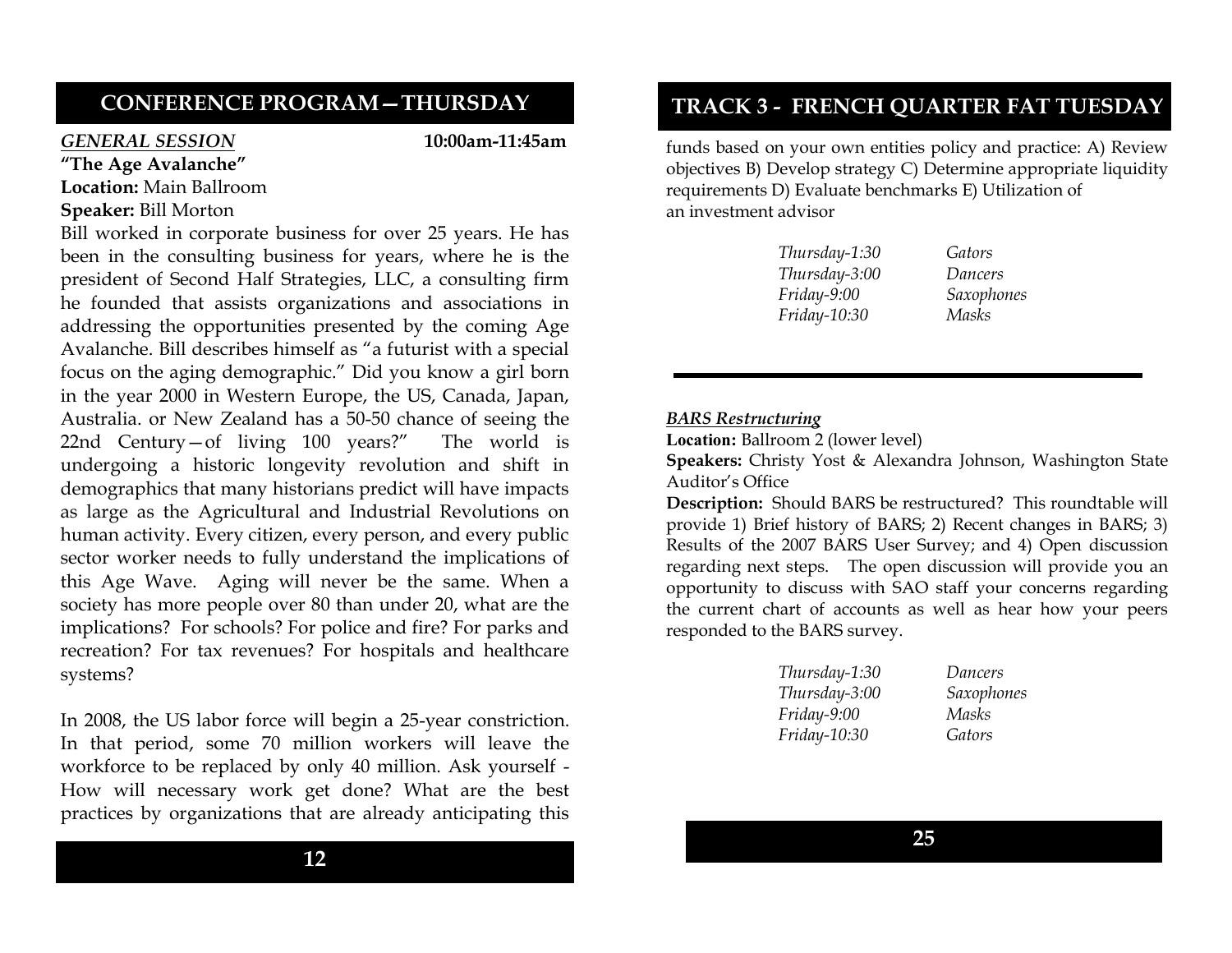#### *Banking Services*

**Location:** West Room (upper level)

**Speaker:** Gail Heinselman, US Bank; Paul Wentink, US Bank; Debbie Rivetts, Key Bank; Philip Olsen, Key Bank

**Description:** This roundtable will cover topics such as: ●Understanding The Bank Analysis ● How Do I Know That I Am Getting A Good Deal On Banking Services? ● Methods Of Compensation ● What Is A Target Balance? ● Using The Analysis As A Tool For Cash Management.

| Thursday-1:30 | Masks             |
|---------------|-------------------|
| Thursday-3:00 | Gators            |
| Friday-9:00   | Dancers           |
| Friday-10:30  | <b>Saxophones</b> |

#### *Investments*

Location: East Room (upper level)

**Speaker:** Charles Sprinkle, MBS Securities;

Deanne Woodring, CFA -Davidson Fixed Income Management/ D.A. Davidson

**Description:** Roundtable will cover: **Basic Principals:** What is a yield curve; Interest Rate Cycle; Yield Conventions, e.g. 30/360 vs. actual /actual. **Basic Strategies:** Strategy of Investing in Various yield environments; Developing a process to manage decision making. **Product Discussion:** Knowing the difference between the following government sponsored enterprises (GSE): A) Federal Home Loan Bank; (FHLB); B) Federal Home Loan Mortgage Corporation (FHLMC); C) Federal National Mortgage Corporation (FNMA); D) Federal Farm Credit System or Bank (FFCB/FFC). **Structures:** A) Non-Callable (Bullet); B) Callable (One-Time, Semi-Annually, Quarterly, Continuous) **Strategy Discussions***:* Developing a cash management strategy to invest

## **CONFERENCE PROGRAM—THURSDAY**

need and have strategies in place? What is the new vocabulary of aging? What are the implications for each of us as we enter the second half of our own lives? What opportunities lay ahead for local governments which want to take advantage of the **Age Avalanche**? What do we need to know professionally and personally to make this demographic earthquake work for us and not against us? Spend two hours with business gerontologist Bill Morton as he describes the coming Age Avalanche.

#### *LUNCH & BUSINESS MEETING* **Noon—1:15pm**

**Location:** Main Ballroom

**Sponsor:** Key Bank

- Draft minutes for  $4/13/06$  business meeting are in your packet
- Nomination Committee's recommendations can be found on page 32 of this handbook
- Honored Guest—Shelly Enderud, Finance Director of Post Falls, Idaho & President-Elect for APT US&C

#### **Mardi Gras Trivia #3**

*Mardi Gras was canceled during World War I and World War II, but not during prohibition.*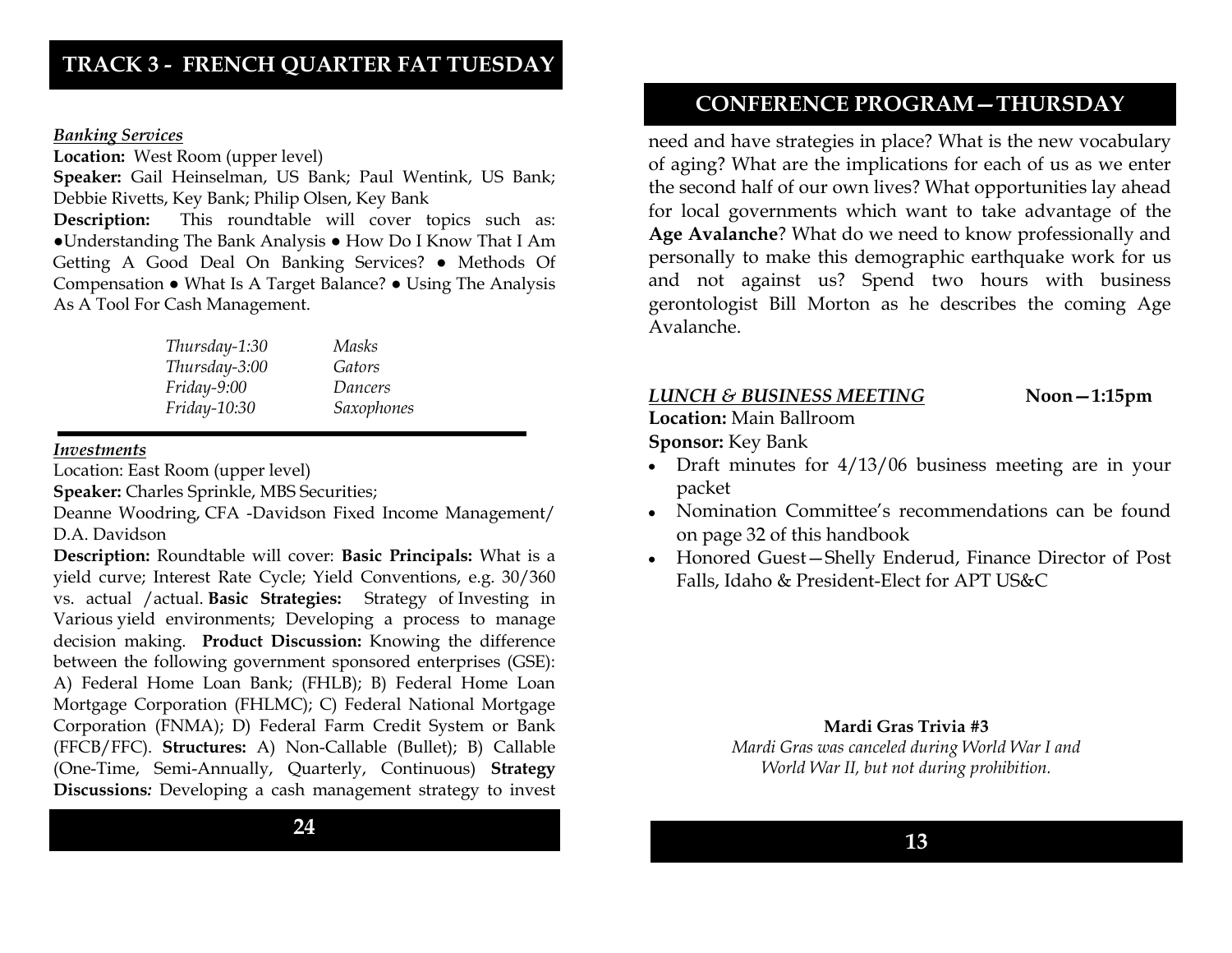## **CONFERENCE PROGRAM—THURSDAY**

*ROUNDTABLES—1st SESSION* **1:30pm— 2:50pm Various room locations (see map in back)**

*BREAK* **2:50pm—3:00pm Conference Center Foyer** 

*ROUNDTABLES - 2nd SESSION* **3:00pm—4:20pm Various room locations (see map in back)**

## *RECEPTION—WINE TASTING* **5:30pm—6:30pm**

**Location:** Terrace (above Hotel Registration Desk) **Sponsor:** A.G. Edwards & Sons

### *BANQUET & MASQUERADE BALL* **6:30pm—7:15pm**

**Location:** Main Ballroom

**Sponsor:** Bank of New York

Don't miss the great Mardi Gras menu that has been prepared for you and get ready for a great evening of fun and celebration.

## *AUCTION & RAFFLE* **7:15pm—8:00pm**

**Location:** Main Ballroom

One of the highlights of the WMTA Annual Conference is the live auction. On *Thursday evening*, the atmosphere in the Main Ballroom comes alive as conference attendees wave paddles and attempt to out-bid each other on everything from T-shirts to sparkling crystal to sporting event tickets. And, as we all know, without the auctioneer, none of this would be possible, so we extend a big thank you to *George Honey* and *Northwest Auction Services* for helping us out!

*Public Work Trust Fund Loans—cont'd*

| Thursday-1:30 | Dancers    |
|---------------|------------|
| Thursday-3:00 | Saxophones |
| Friday-9:00   | Masks      |
| Friday-10:30  | Gators     |

## *Fiscal Agent—Bank of New York*

**Location:** Stehekin B (upper level)

**Speakers:** Michael J. Hieb, Vice President, The Bank of New York; Rebecca Horton, Accountant, City of Port Angeles; Allan J. Martin, Deputy State Treasurer

**Description:** This is your chance to see the latest innovations from BoNY and how to sign up for access to their web-based services (if you haven't already). You'll learn how information on your maturity bills, cash activity and debt service schedules is available to you electronically. The bank now notifies registered users when reports are updated and posted to the site. Following the recommendation from an advisory working group that included representatives from local entities, Treasurer Michael J. Murphy renewed an agreement with The Bank of New York for fiscal agency services to the state and its local governments. The Bank of New York has served as state fiscal agent since 1993.

| Saxophones |
|------------|
| Masks      |
| Gators     |
| Dancers    |
|            |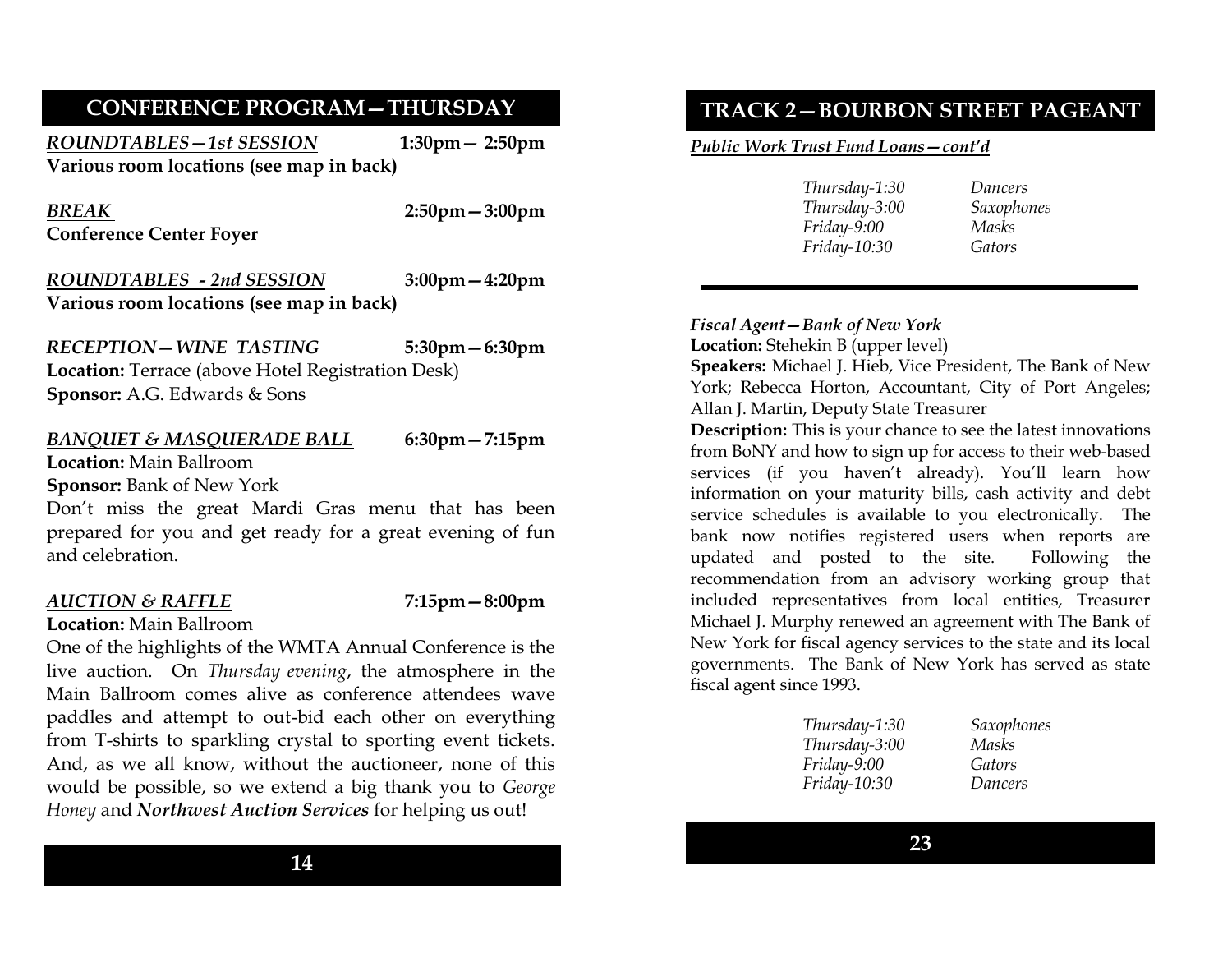## **TRACK 2—BOURBON STREET PAGEANT**

#### *Financing Strategies (with Tax Increment Financing)*

**Location:** Edmunds (upper level)

**Speaker:** Jim Nelson, Martin Nelson Company; Bob Wrigley, Spokane County; Noah Crocker & Wendy Kancianich, both of State Treasurer's Office; Nancy Neraas & Stacey Crawshaw-Lewis, both of K&L Gates (Preston, Gate & Ellis)

**Description:** This roundtable discussion will address "hot topics" for municipalities issuing bonds as well as traditional methods for financing capital needs. Panelists will provide a brief legislative update, noting bills that may affect financing, such as bills amending the tax increment financing statues. Panelists will address topics such as current trends in the bond market, levy lid lifts, tax increment financing, bond ratings, official statements and trends/ hot topics in disclosure, and recent IRS and SEC pronouncements. There will also be discussion on the state's LOCAL program, which provides low cost, tax exempt financing for real estate and equipment for local municipalities.

| Thursday-1:30 | Gators     |
|---------------|------------|
| Thursday-3:00 | Dancers    |
| Friday-9:00   | Saxophones |
| Friday-10:30  | Masks      |

## *Public Work Trust Fund Loans*

**Location:** River Room (across street)

**Speakers:** Isaac Huang, Public Works Trust Fund Board

**Description:** Come learn about the Public Works Trust Fund programs - a funding source for a variety of planning, preconstruction activities, emergency projects and construction projects for local governments. Program staff will review changes in the program, eligibility requirements, time frames, and hints for successful application and projects.

## **CONFERENCE PROGRAM—THURSDAY**

*AUCTION & RAFFLE CONT'D* **7:15pm—8:00pm** You'll also notice WMTA board members selling raffle tickets throughout the conference. The raffle takes place *at lunch on Friday* always ending with the ultimate prize, the combo TV/DVD player. Proceeds from these two fund-raisers provide scholarships to the WMTA State Conference and the APT National Conference. Since 1985, WMTA has awarded over \$39,544 in scholarships to assist local governments in staying connected to these organizations that provide invaluable educational and networking opportunities. Please come and support these worthy and fun events!

## *ENTERTAINMENT* **8:15pm—Midnight**

**Location:** Main Ballroom

**Band -** "Peggy Sue & the Wrecking Crew"

Last year, Peggy Sue and her Wrecking Crew brought the house down. We all had such a good time listening and dancing to their tunes, we asked them to return for an encore performance this year. So, grab those boas and masks off the table and let's kick up our heels and do a little can-can to the sounds of this lively country and rock & roll band. Their lead singer, *Beth Waltz*, works for the City of North Bend's Finance Department. If you have not yet heard *Mademoiselle Waltz* sing, you're in for a real treat. As our President-Elect said in his welcome . . .

*. . . laissez les bon temps roulez!*

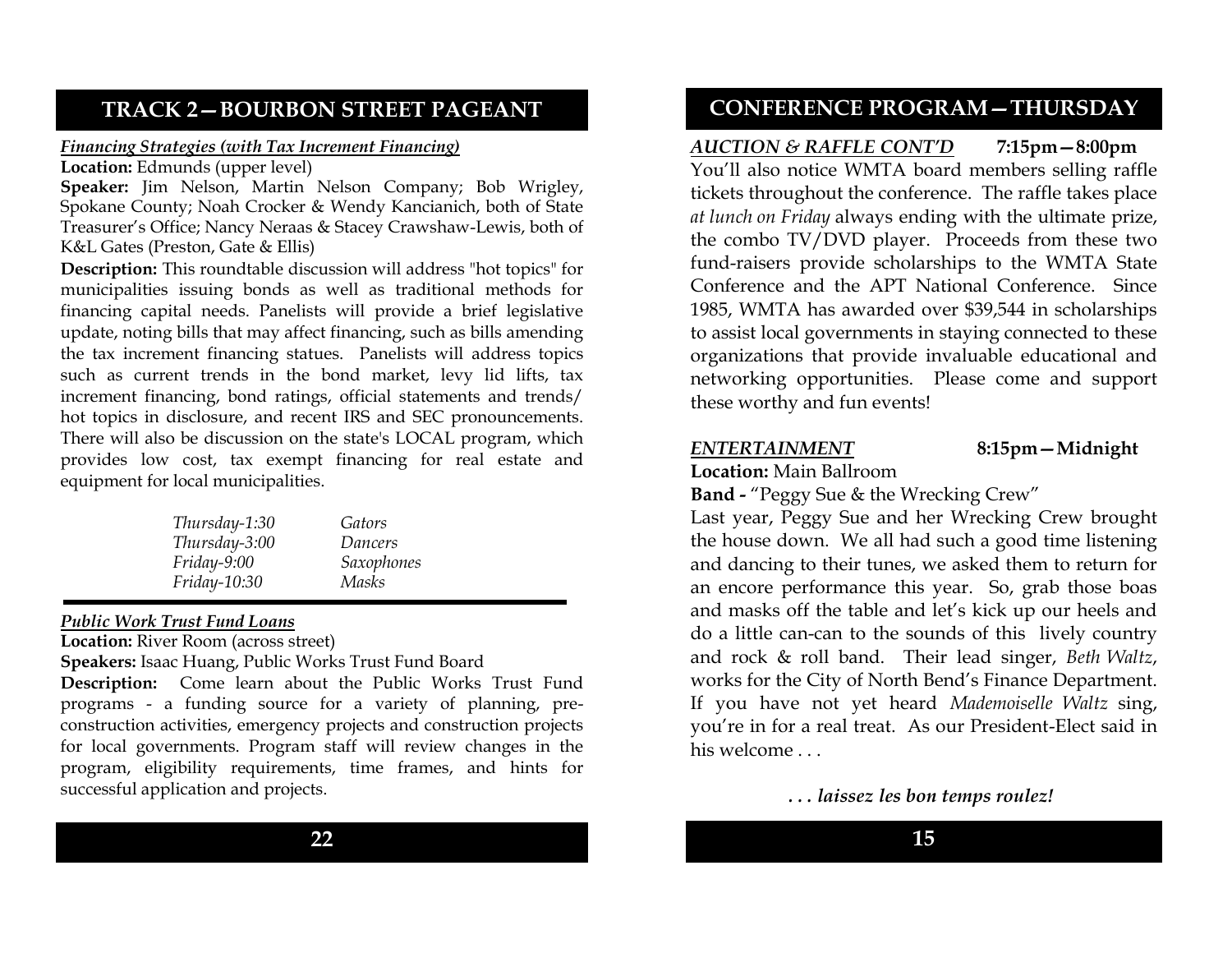## **CONFERENCE PROGRAM—FRIDAY**

*BUFFET BREAKFAST* 7**:30am—8:45am Location:** Main Ballroom **Sponsor:** Orrick

*ROUNDTABLES—3rd SESSION* **9:00am—10:20am** Various room locations (see map in back)

*BREAK* **10:20am—10:30am Location:** Conference Center Foyer

*ROUNDTABLES—4th SESSION* **10:30am—11:50am** Various room locations (see map in back)

*FAREWELL LUNCH &* **Noon—1:00pm** *SCHOLARSHIP RAFFLE DRAWING* **Location:** Main Ballroom

**TRACK 1—THROW TRINKETS & BEADS**

#### *Labor & Industries (L&I) Retro Programs*

**Location:** Fireplace Loft (above resort registration lobby) **Speakers:** Paul Chasco, & Linda Triplet, AWC **Description:** L&I Retro or, Workers' Compensation Retrospective Rating Program, provides cities/towns the opportunity to receive refunds of their state L&I premiums in proportion to the programs total claims experience. Paul will review elements necessary for successfully managing as well as avoiding costly worker comp claims including, Return to Work, Kept On Salary, and Safety/Loss Control. Come learn about how this program that may be able to benefit your entity.

| Thursday-1:30 | <b>Masks</b> |
|---------------|--------------|
| Thursday-3:00 | Gators       |
| Friday-9:00   | Dancers      |
| Friday-10:30  | Saxophones   |

Thank you for coming

Have a safe drive or flight home and remember to always wear your seatbelts and beads proudly!

Hope to see you again next year! Mark your calendars ~ April 9-11, 2008 **Mardi Gras Trivia #4**

*People are allowed to drink on the streets in New Orleans. However, you must use a "geaux cup." (A "go cup" is a plastic cup.) Glass and cans are not allowed on the streets for safety reasons.*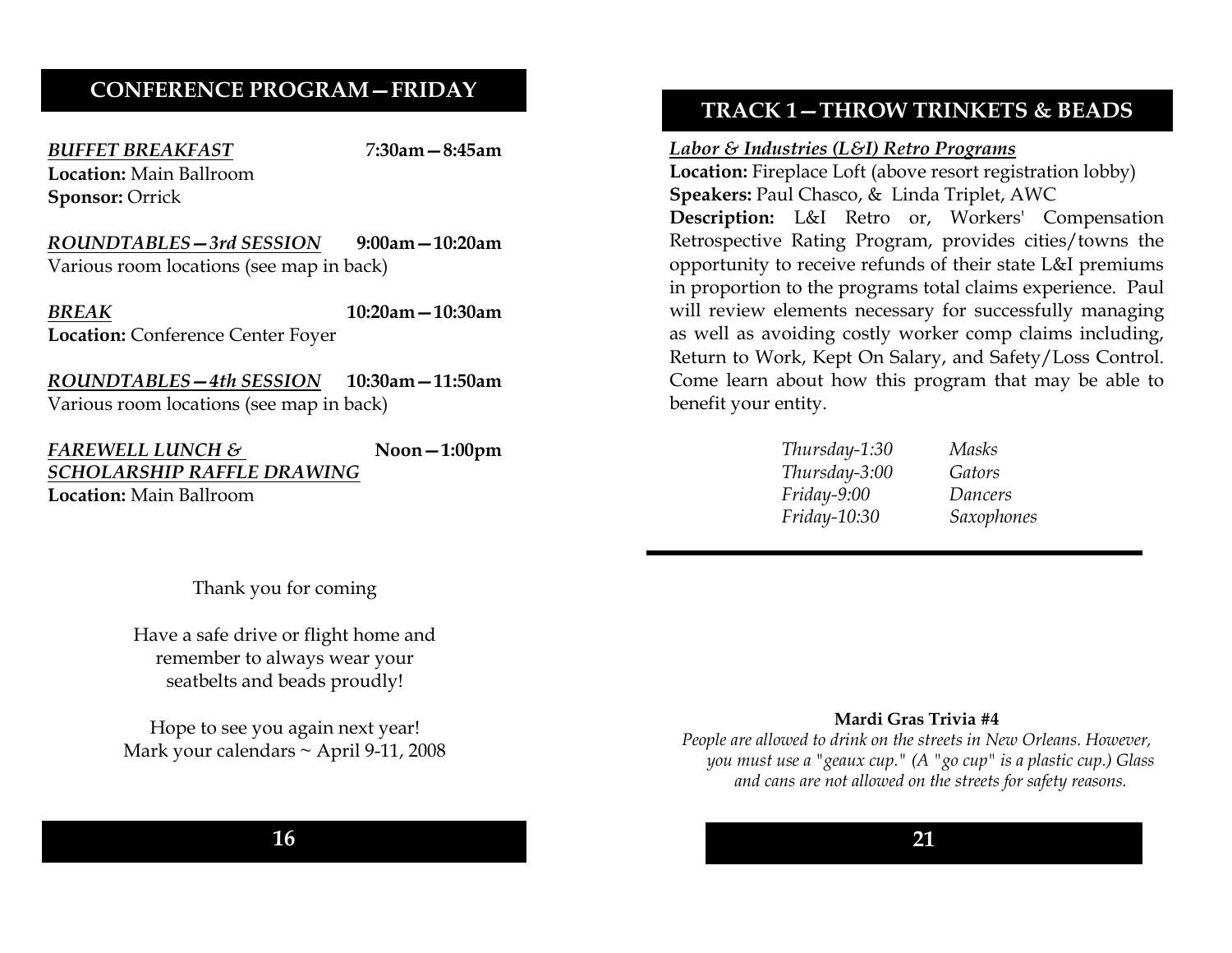## **TRACK 1—THROW TRINKETS & BEADS**

*Utility Payment Collections*

Location: Stehekin A (upper level) **Speakers:** Deborah Crabbe, Foster Pepper **Description:** This roundtable will cover: Statutory Rights & Duties in Billing and Collecting •FDCPA (Fair Debt Collection Practices Act) • Liens, Foreclosure and Collection Actions • Due Process - Who Should Receive Notice? • Landlord/Tenant Issues • Bankruptcy and Section 366

> *Thursday-1:30 Dancers Thursday-3:00 Saxophones Friday-9:00 Masks Friday-10:30 Gators*

## *Leasehold Excise Tax*

**Location:** Park Room South (across street)

**Speakers:** Margaret J. Partlow & Denise Kennedy, both from Department of Revenue

**Description:** This roundtable will provide an overview of the leasehold excise tax (laws & policies), highlights of new or "hot" issues, legislative update, and recent interpretations and/or changes in how the department administers the tax. It will also address administration regarding distributions, collections, etc.

| Saxophones |
|------------|
| Masks      |
| Gators     |
| Dancers    |
|            |

**20**

## **SUGGESTED ROUNDTABLE TIMES**

| Suggested Times for Roundtables Based on Size and Types of Entities*                               |               |               |                               |                   |
|----------------------------------------------------------------------------------------------------|---------------|---------------|-------------------------------|-------------------|
|                                                                                                    |               | Thursday      | Fridav                        |                   |
|                                                                                                    | 1:30-2:50     | 3:00-4:20     | $-0.500$ -10.20   10.30-11.50 |                   |
| $Trace$ 1 – Throw Beads & Trinkets                                                                 |               |               |                               |                   |
| Utility Payment Collections and Liens (Stehekin A)                                                 | Dancers       | Saxophones    | Masks                         | Gators            |
| Leasehold Excise Tax (Park Room South)                                                             | Saxophones    | Masks         | <b>Gators</b>                 | Dancers           |
| Labor & Industries Retro Programs (Fireplace Loft)                                                 | <b>Masks</b>  | <b>Gators</b> | Dancers                       | <b>Saxophones</b> |
| $\Gamma$ rack 2 – Bourbon Street Pageant                                                           |               |               |                               |                   |
| Financing Strategies (w/ Tax Increment Financing)                                                  |               |               |                               |                   |
| [Edmunds]                                                                                          | <b>Gators</b> | Dancers       | Saxophones                    | Masks             |
| Public Works Trust Fund Loans (River Room)                                                         | Dancers       | Saxophones    | Masks                         | <b>Gators</b>     |
| Fiscal Agent (Bank of New York) (Stehekin B)                                                       | Saxophones    | Masks         | <b>Gators</b>                 | Dancers           |
| Track 3 – French Quarter Fat Tuesday                                                               |               |               |                               |                   |
| Banking Services (West Room)                                                                       | Masks         | Gators        | Dancers                       | Saxophones        |
| Investments (East)                                                                                 | <b>Gators</b> | Dancers       | Saxophones                    | Masks             |
| BARS Restructuring (Ballroom II)                                                                   | Dancers       | Saxophones    | <b>Masks</b>                  | <b>Gators</b>     |
| Track $4 - Belnind$ the Masks                                                                      |               |               |                               |                   |
| Communicating with Councils and Boards (Ballroom I) Saxophones                                     |               | Masks         | Gators                        | Dancers           |
| Profic Records Act & NABC.? (Notic Records of Act & NAB)                                           | Masks         | <b>Gators</b> | Dancers                       | Saxophones        |
| State Archivist Requirements (Park Room North)                                                     | <b>Gators</b> | Dancers       | Saxophones                    | <b>Masks</b>      |
| $*$ Note: These are suggested times only. Please teel tree to attend any class that works for you. |               |               |                               |                   |
| Please see pages 20 - 27 for more detailed descriptions on each roundtable                         |               |               |                               |                   |